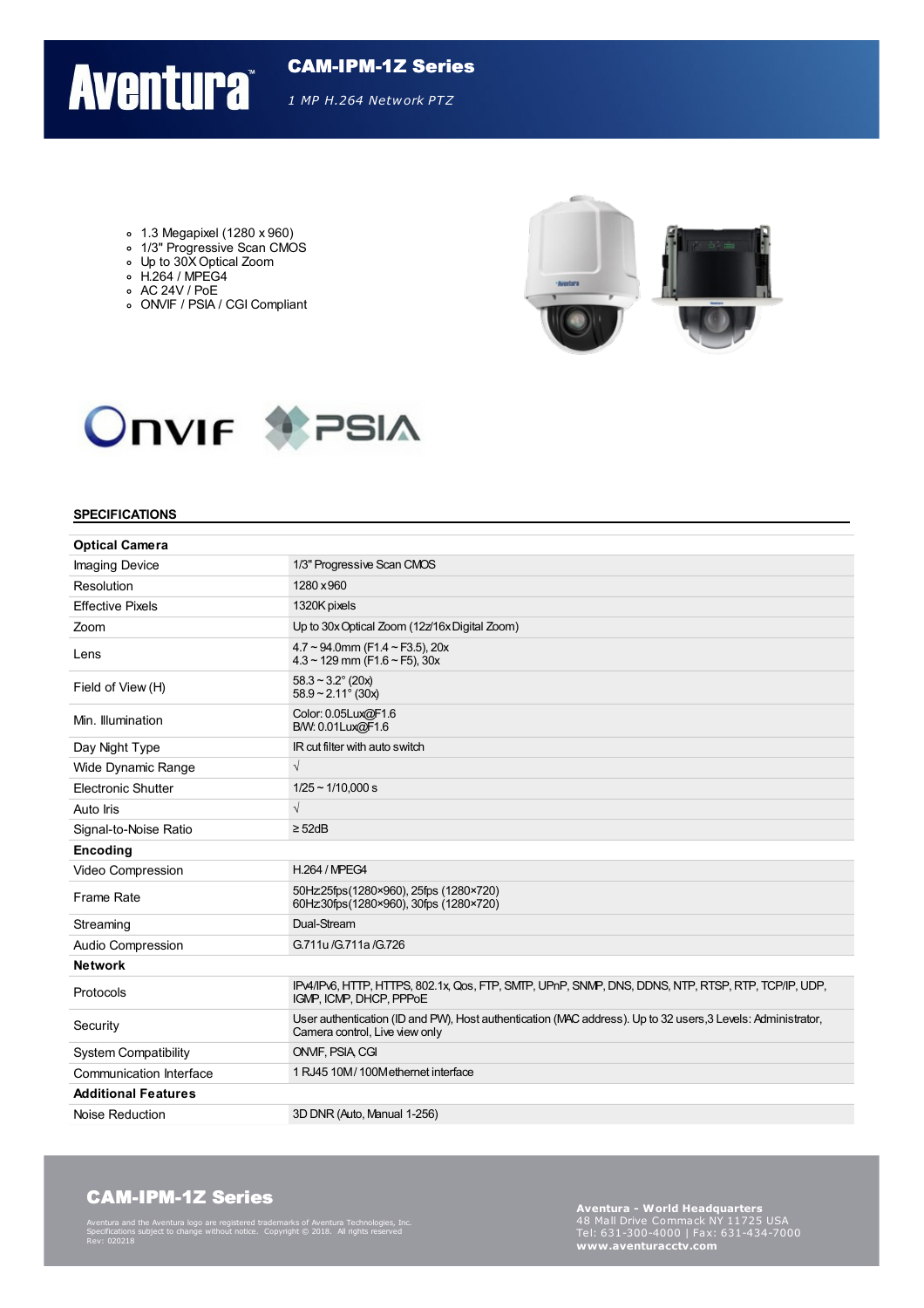# **Aventura**

#### CAM-IPM-1Z Series

*1 MP H.264 Network PTZ*

| <b>Back Light Compensation</b> | $\sqrt{}$                                                                                                                   |
|--------------------------------|-----------------------------------------------------------------------------------------------------------------------------|
| Auto White Balance             | $\sqrt{}$                                                                                                                   |
| Alarm Input/Output             | 7 inputs, 2 outputs                                                                                                         |
| Audio Input/Output             | Audio input (Line input), 2-2.4V[p-p]; output impedance: $1K\Omega$ , $\pm 10\%$<br>Audio output line level impedance: 600Ω |
| On-board storage               | Built-in Mcro SD/SDHC slot, up to 64 GB                                                                                     |
| Pan/Tilt                       |                                                                                                                             |
| Pan Range                      | 360° Continuous                                                                                                             |
| Pan Speed                      | Pan Manual Speed: 0.1° ~ 250°/s, Pan Preset Speed: 300°/s                                                                   |
| <b>Tilt Range</b>              | $-30 \sim 90^\circ$ (Auto Flip)                                                                                             |
| <b>Tilt Speed</b>              | Tilt Manual Speed: 0.1° ~ 150°/s, Tilt Preset Speed: 200°/s                                                                 |
| Presets                        | 256                                                                                                                         |
| Patrol                         | 8 patrols, up to 32 presets per patrol                                                                                      |
| Pattern                        | 4 patterns, with the recording time not less than 10 minutes per pattern                                                    |
| Park Action                    | Preset / patrol / pattern / pan scan / tilt scan / random scan / frame scan / panorama scan                                 |
| Protocol                       | Pelco-P, Pelco-D, self-adaptive                                                                                             |
| <b>Environment</b>             |                                                                                                                             |
| <b>Operating Environment</b>   | Indoor/Outdoor                                                                                                              |
| <b>Ingress Protection</b>      | IP66 standard (outdoor dome)                                                                                                |
| <b>Vandal Proof</b>            | IEC60068-2-75Eh, 50J; EN50102, IK10                                                                                         |
| <b>Operating Temperature</b>   | $-22 \sim 149^{\circ}$ F ( $-30 \sim 65^{\circ}$ C) outdoor<br>$14 \sim 122^{\circ}$ F (-10 ~ 50° C) indoor                 |
| <b>Operating Humidity</b>      | $\leq$ 90% non-condensing                                                                                                   |
| <b>Electrical</b>              |                                                                                                                             |
| Input Voltage                  | AC 24V ± 10%, PoE+                                                                                                          |
| <b>Current Draw</b>            | Max 22W/14W (Heater On / Off)                                                                                               |
| Surge Protection               | TVS 4,000V lightning protection, surge protection and voltage transient                                                     |
| General                        |                                                                                                                             |
| Weight                         | 11.02 lbs (5000 g)                                                                                                          |
| <b>Dimensions</b>              | Ф220×305mm (Ф8.66"×12.02")(Outdoor)<br>Ф183.4×243mm(Ф7.22"×9.56") (Ceiling)<br>Φ245×236mm(Φ9.65"×9.29") (In-ceiling)        |
| Regulatory Type                | CE, FCC, RoHS, UL, IK10                                                                                                     |
| <b>Optional Accessories</b>    | <b>CAM-BKT-IPZ Series</b><br>CAM-BKT-PTZ-CNR<br>CAM-BKT-PTZ-PIL<br>CAM-BKT-PTZ-PPT Series, PS-AC1500MA, ITH-POE-01          |
| Warranty                       | 5 Years                                                                                                                     |

#### **AVAILABLE MODELS**

| Part number       | Description                                         |
|-------------------|-----------------------------------------------------|
| CAM-IPM-1Z-20X-DN | 1.3 Megapixel 20x CMOS H.264 Outdoor Network PTZ    |
| CAM-IPM-1Z-20X-IC | 1.3 Megapixel 20x CMOS H.264 In-Ceiling Network PTZ |
| CAM-IPM-1Z-30X-DN | 1.3 Megapixel 30x CMOS H.264 Outdoor Network PTZ    |
| CAM-IPM-1Z-30X-IC | 1.3 Megapixel 30x CMOS H.264 In-Ceiling Network PTZ |

## CAM-IPM-1Z Series

Aventura and the Aventura logo are registered trademarks of Aventura Technologies, Inc. Specifications subject to change without notice. Copyright © 2018. All rights reserved Rev: 020218

**Aventura - World Headquarters** Tel: 631-300-4000 <sup>|</sup> Fax: 631-434-7000 **www.aventuracctv.com**